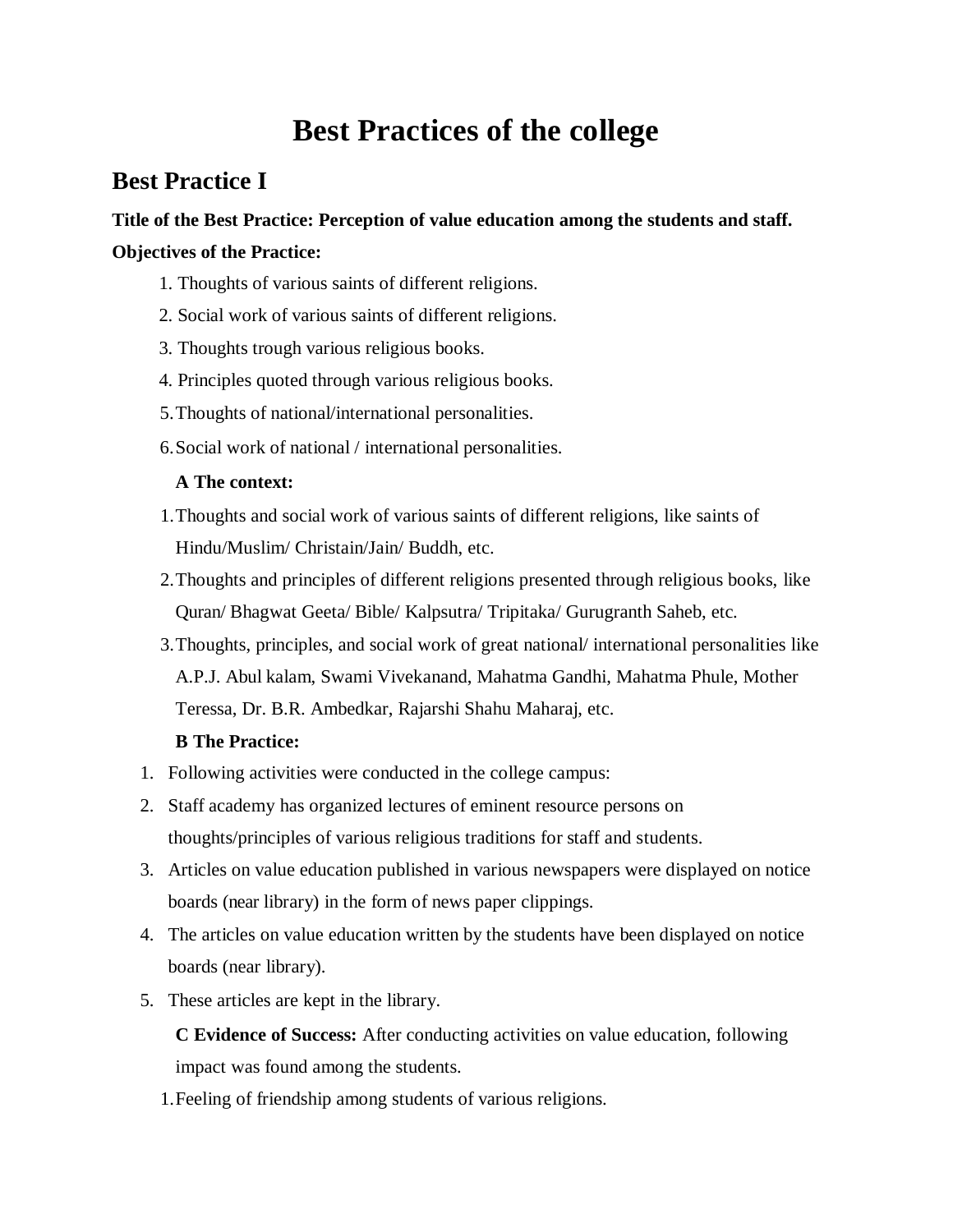- 2.Mutual exchange of thoughts and principles of their religions among participants.
- 3.Mutual discussion on thoughts, principles of various religions.
- 4.Students can interpret with each other.
- 5.Such activities changed the negative attitude of students towards positive thinking.
- 6.Students started to support among each other for presentation of thoughts and principles of various religions.

### **D Problems encountered and resources required:**

- 1.Problem encountered to decide date, time, duration for presentation during regular schedule of teaching hours.
- 2.Problem encountered to find out perfect resource person to observe article on value education and whether he will give full justice to his decision or not.

### **Best Practice II:**

**Title of the practice:** To inculcate consciousness about research culture for institutionalization.

#### **Objectives of the Practice:**

1 To improve creativity in the research aspect.

- 2 To study curriculum in the point of research view.
- 3 To improve writing skill of research paper.
- 4 To know the pattern of writing research paper in various faculties like Arts, Science, Commerce and

Management.

- 5 To improve presentation skill.
- 6 To improve skills of power point presentation.

7 Improvement in the skill of observation of references through INFLIBNET, Linkage with University

library, etc.

#### **1.The Context:**

1.For research paper, selection of topic related to University curriculum is preferred.

2.Format of Research paper:

|            | <b>Arts Faculty</b> | <b>Commerce Faculty</b>                                                                     | <b>Science Faculty</b>                                                                      |
|------------|---------------------|---------------------------------------------------------------------------------------------|---------------------------------------------------------------------------------------------|
| Sr.<br>No. | (B.A.M.A.)          | B.Com, B.B.A., B.C.A.<br>(Management Stream),<br>M.Com., M.B.A., MCA<br>(Management Stream) | B.Sc. (Gen., Comp. Sci.,<br>Biotech.) M.Sc. (Chem./<br>Biotech./Compt. Sc<br>Microbio etc.) |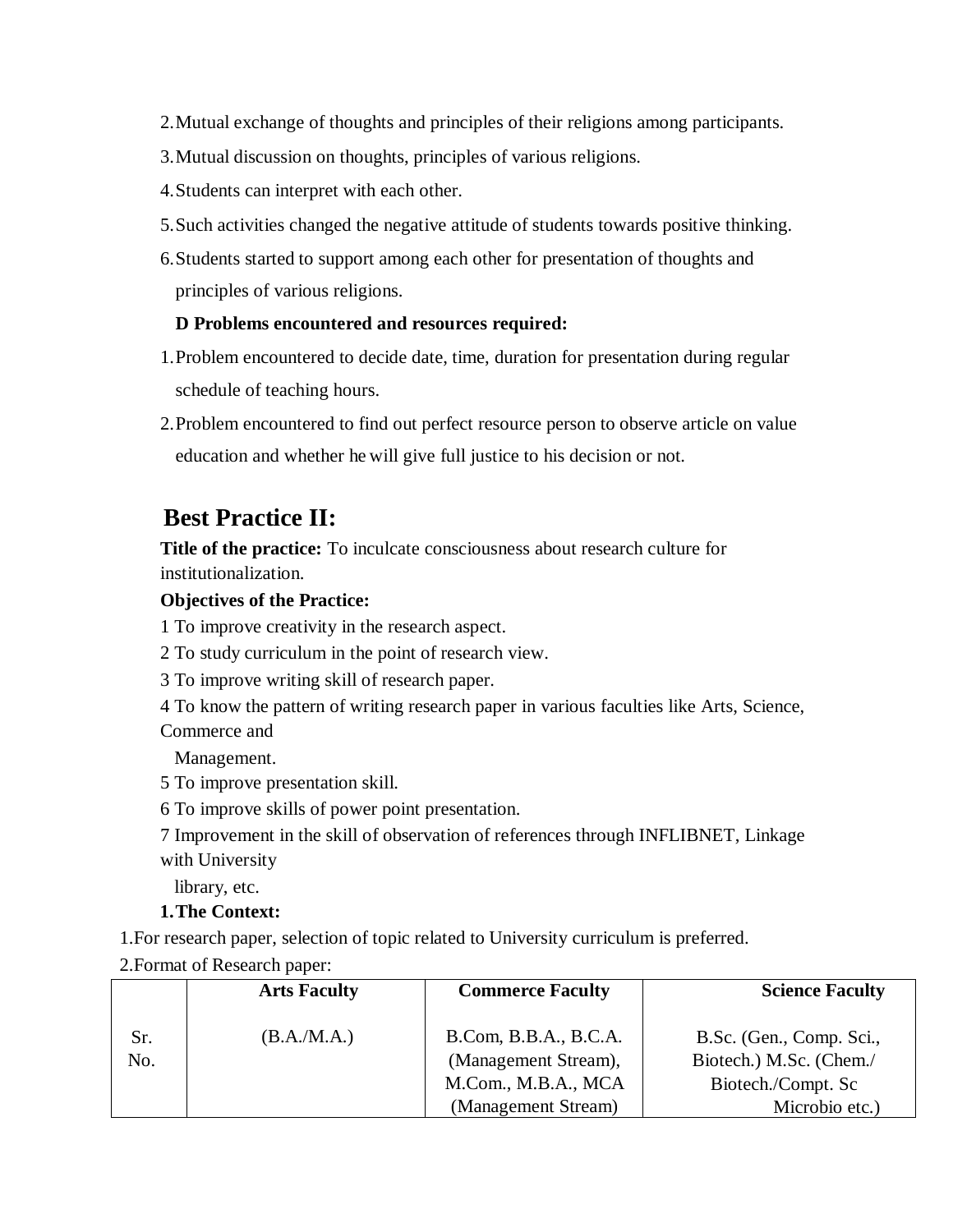| $\mathbf{1}$   | Title of the research paper                           | Title of the research<br>paper                           | Title of the research paper                              |
|----------------|-------------------------------------------------------|----------------------------------------------------------|----------------------------------------------------------|
| $\overline{2}$ | Student's name, Guide's<br>name, College name, Class. | Student's name, Guide's<br>name,<br>College name, Class. | Student's name, Guide's<br>name,<br>College name, Class. |
| 3              | Abstract.                                             | Abstract.                                                | Abstract.                                                |
| $\overline{4}$ | Key words.                                            | Introduction                                             | Key words.                                               |
| 5              | Introduction.                                         | Formulation of research<br>problem.                      | Introduction.                                            |
| 6              | Study area/ objectives.                               | Objectives of the study.                                 | Objectives.                                              |
| 7              | Methodology.                                          | Procedure of the study<br>(Research                      | Material and Method/<br>Experiment                       |
| 8              | Discussion.                                           | design).<br>Data collection and<br>analysis              | Methodology.<br>Result and discussion.                   |
| 9              | Data collection/Body of<br>the paper.                 | Interpretation of data.                                  | Acknowledgement.                                         |
| 10             | Conclusion / Suggestions.                             | Findings.                                                | References.                                              |
| 11             | Acknowledgement                                       | Suggestions and<br>conclusions                           |                                                          |
| 12             | References                                            | Acknowledgement                                          |                                                          |
| 13             |                                                       | Bibliography                                             |                                                          |
| 14             |                                                       | Annexure                                                 |                                                          |

1.Workshops with practical work.

- 2.International multidisciplinary Research Journal, entitled "Kulwadi Bhushan Shivchhatrapati", published, half yearly, by the college.
	- The Practice: Following activities were conducted by the college:
- 1.State level research paper presentation for U.G. and P.G. students (Arts, Science, Commerce and Management faculties).
- 2.International multidisciplinary research journal (Kulwadi Bhushan Shivchhatrapati) published, in Marathi/Hindi/ English languages, half yearly by the college. (ISSN – 2456-3471).
- 3.In the research journal, preference is given to college teachers to publish their research papers.
- 4.To do research work for Ph.D., The teachers were allowed to work in the laboratories. They can utilize equipments, glass wares, etc during practical work for research